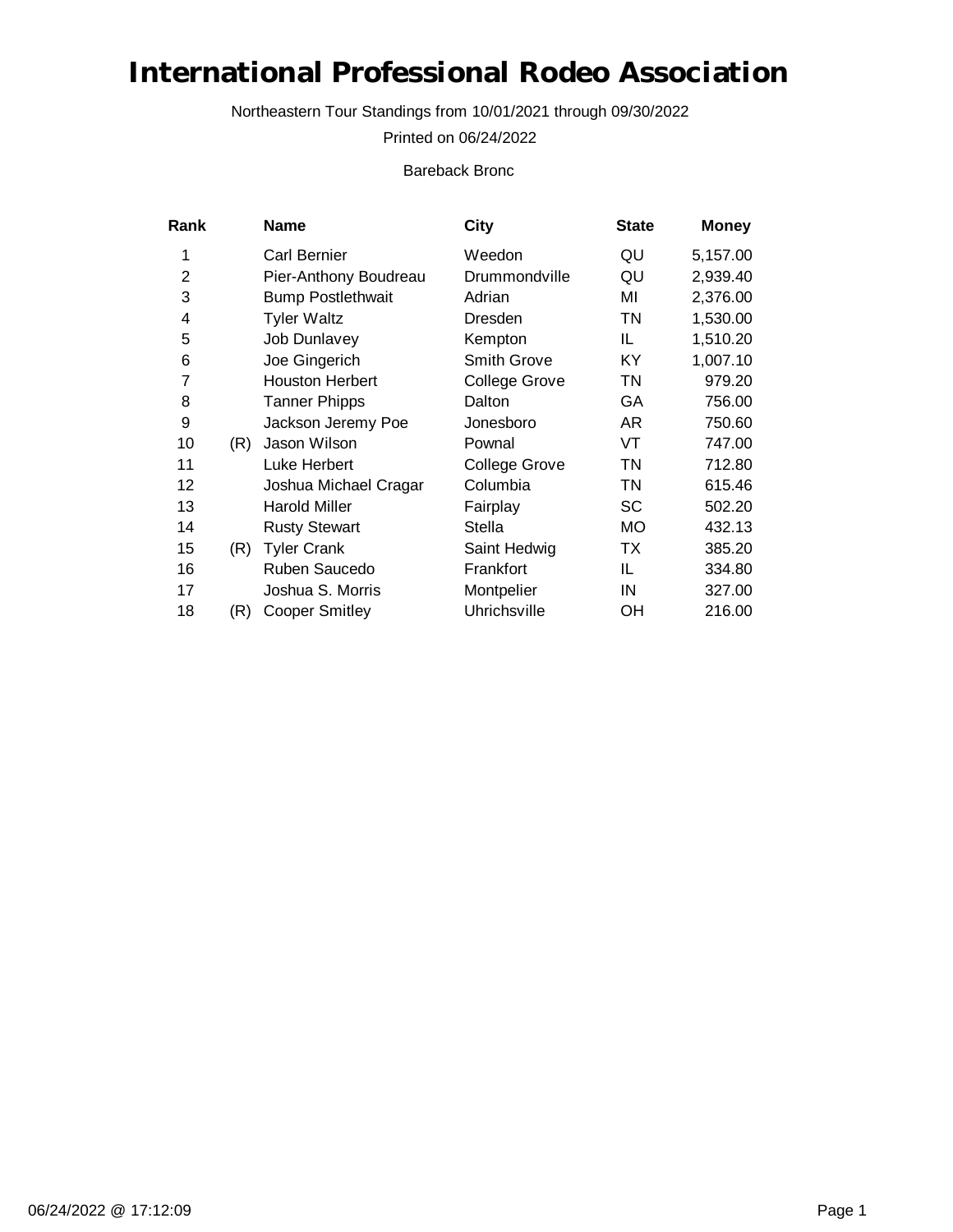Northeastern Tour Standings from 10/01/2021 through 09/30/2022

Printed on 06/24/2022

Bull Riding

| Rank           |     | Name                    | City             | <b>State</b> | <b>Money</b> |
|----------------|-----|-------------------------|------------------|--------------|--------------|
| 1              | (R) | Layne Shampang          | Greene           | NY           | 3,942.00     |
| $\overline{2}$ |     | Mirko Martineau         | Stanstead        | QU           | 3,803.40     |
| 3              | (R) | Reid Arnold             | Medina           | <b>TN</b>    | 3,125.70     |
| 4              |     | Dusty McMullen          | Mirabel          | QU           | 2,838.60     |
| 5              |     | <b>Benjamin Havill</b>  | Tyringham        | МA           | 2,628.00     |
| 6              |     | <b>Timothe Brunelle</b> | St-Tite          | QU           | 2,545.20     |
| 7              | (R) | <b>Clay Guiton</b>      | Cherryville      | <b>NC</b>    | 2,033.10     |
| 8              | (R) | <b>Tyler Manor</b>      | Portland         | IN           | 1,434.60     |
| 9              |     | Dakota Warnken          | Wakarusa         | IN           | 1,353.15     |
| 10             |     | <b>Marcus Mast</b>      | Creston          | OН           | 1,232.55     |
| 11             |     | Nicolas Brien           | Sainte-Madeleine | QU           | 1,117.80     |
| 12             | (R) | <b>Tyler Greer</b>      | Horse Cave       | KY           | 874.80       |
| 13             |     | Perry Schrock           | Mendon           | MI           | 859.05       |
| 14             | (R) | <b>Bradley VanUden</b>  | Castleton        | ON           | 723.60       |
| 15             | (R) | <b>Trevor Taghon</b>    | Whitehall        | MI           | 603.45       |
| 16             |     | Jake Goodson            | Rutherfordton    | <b>NC</b>    | 592.20       |
| 17             |     | Lucas Fillion           | Weedon           | QU           | 567.00       |
| 18             |     | Bryan O'Rourke          | Castleton        | VT           | 419.40       |
| 19             |     | Kevin Wickey            | Mendon           | MI           | 379.80       |
| 20             |     | Andy Gingerich          | Scottsville      | KY           | 252.00       |
| 21             | (R) | <b>Bret Timmermans</b>  | Parkhill         | ON           | 180.00       |
| 22             | (R) | Lain Hartzog            | Decatur          | AL           | 169.20       |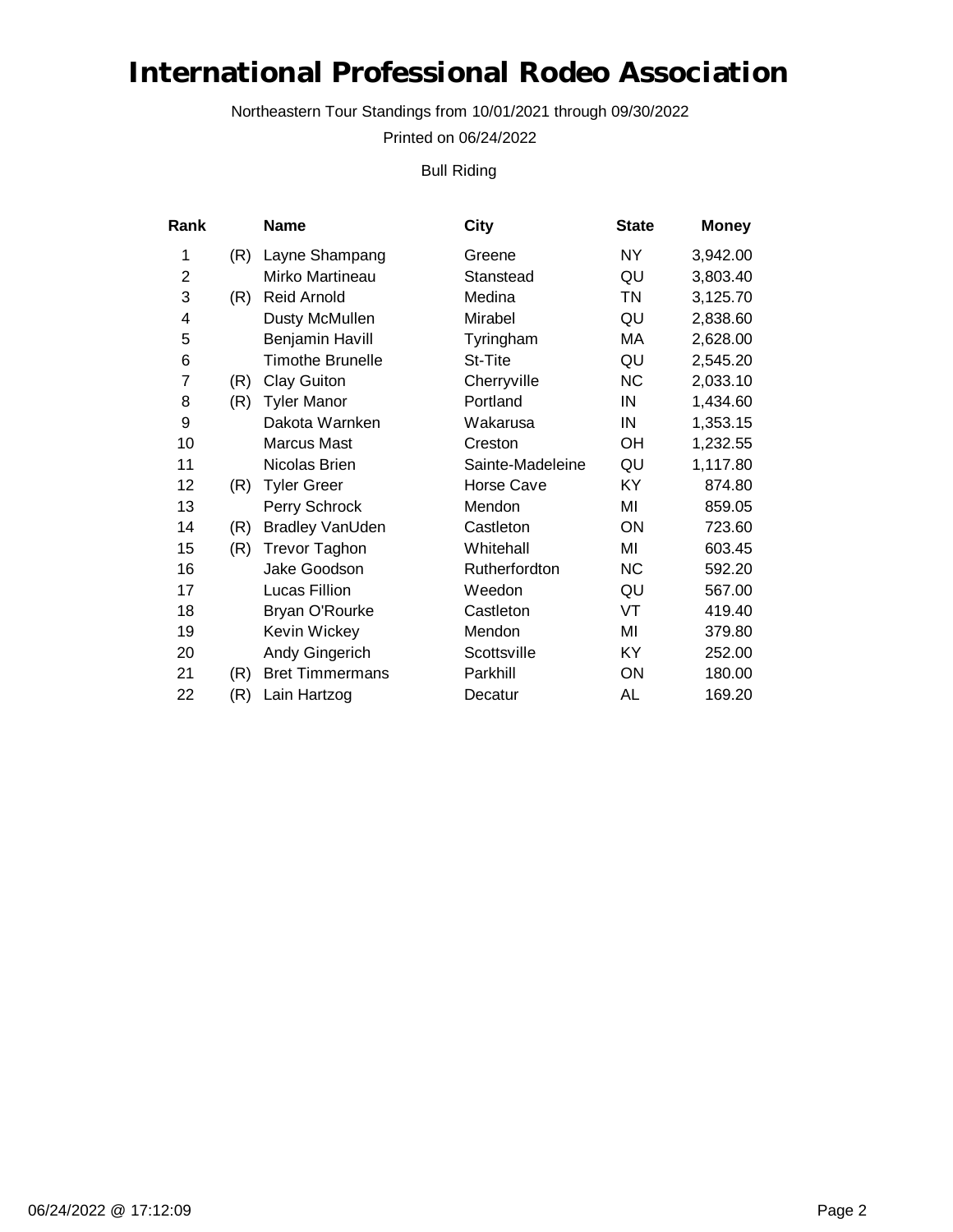Northeastern Tour Standings from 10/01/2021 through 09/30/2022

Printed on 06/24/2022

Saddle Bronc

|     | <b>Name</b>              | City                      | <b>State</b> | <b>Money</b> |
|-----|--------------------------|---------------------------|--------------|--------------|
|     | Gino Perron              | <b>St Lin Laurentides</b> | QU           | 6,910.35     |
| (R) | <b>Olivier Perreault</b> | Lanoraie                  | QU           | 3,099.45     |
|     | <b>Austin Stewart</b>    | Marlow                    | OK.          | 3,024.00     |
|     | <b>Rudy Troyer</b>       | <b>Smith Grove</b>        | KY           | 2,859.30     |
| (R) | Eli Troyer               | Scottsville               | KY           | 1,806.03     |
|     | Cody Goertzen            | Union City                | OK           | 1,193.40     |
|     | Stephen Graefen          | Dwight                    | IL           | 874.80       |
|     | <b>Tristin McClain</b>   | Donalds                   | <b>SC</b>    | 630.00       |
|     | <b>Preston Davidson</b>  | <b>Dickson</b>            | TN           | 590.85       |
|     | <b>Jack Smithson</b>     | Springfield               | TN           | 587.97       |
| (R) | Dylan Hancock            | Golconda                  | IL           | 410.40       |
|     | Eli Hershberger          | <b>Sulphur Springs</b>    | TX           | 338.58       |
|     | Koy Kennedy              | Ozark                     | IL           | 273.60       |
|     |                          |                           |              |              |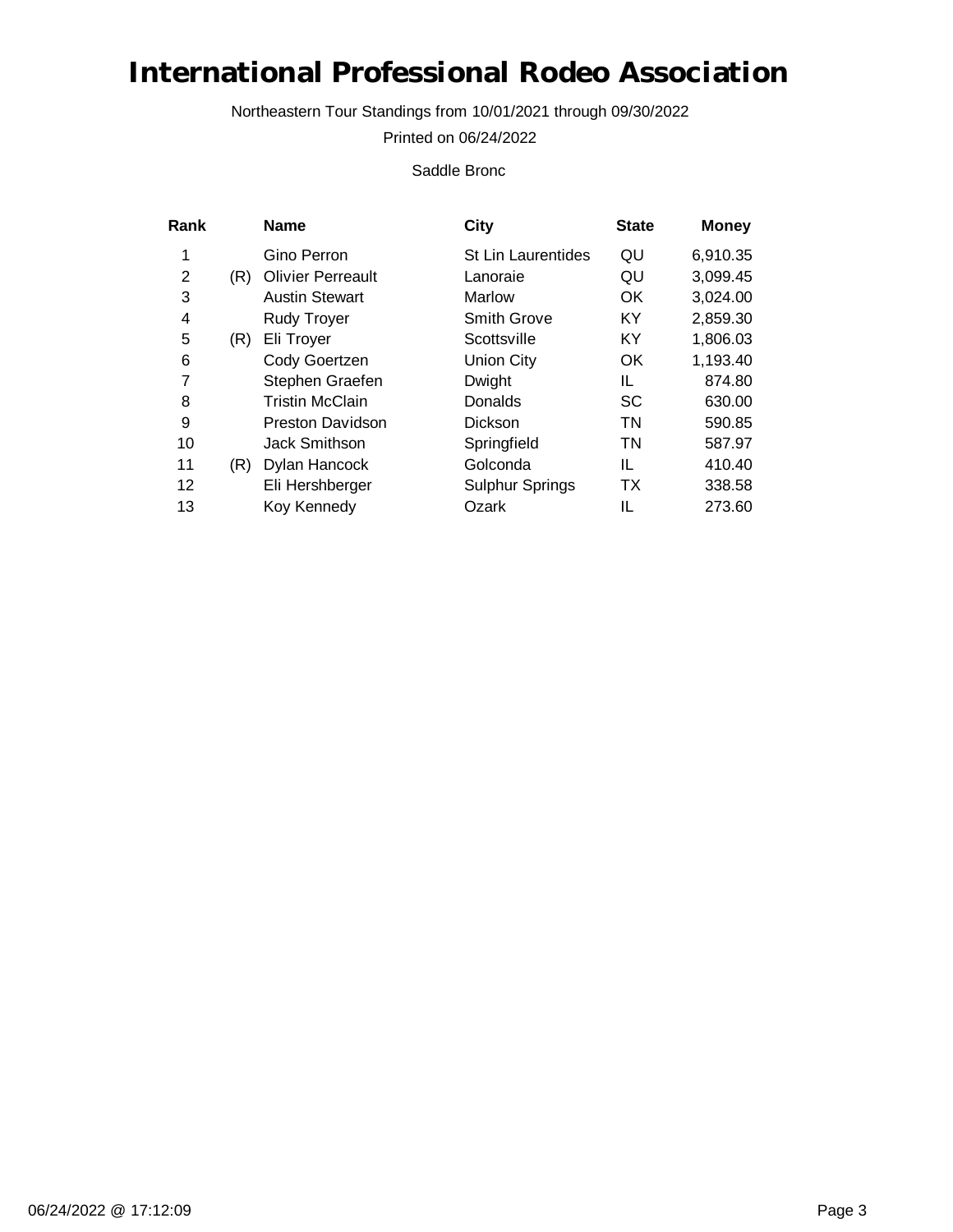Northeastern Tour Standings from 10/01/2021 through 09/30/2022

Printed on 06/24/2022

Tie-Down Roping

| Rank           |     | <b>Name</b>             | <b>City</b>             | <b>State</b> | <b>Money</b> |
|----------------|-----|-------------------------|-------------------------|--------------|--------------|
| 1              |     | Cory Kirk               | <b>White Pine</b>       | <b>TN</b>    | 4,105.20     |
| $\overline{2}$ |     | Justin Thigpen          | Waycross                | GA           | 2,646.70     |
| 3              |     | Thomas Lagace           | Quebec                  | QU           | 1,983.55     |
| 4              |     | William Whayne          | Tulsa                   | OK           | 1,523.04     |
| 5              |     | <b>Chase Thrasher</b>   | <b>Union City</b>       | <b>TN</b>    | 1,509.79     |
| 6              |     | Gabriel Bergeron        | Danville                | QU           | 1,477.08     |
| $\overline{7}$ |     | Lane Comtois            | Daveluyville            | QU           | 1,426.14     |
| 8              |     | Scott McMahon           | Maxwell                 | ON           | 1,246.68     |
| 9              |     | Zeb Chapman             | LaFayette               | GA           | 1,228.16     |
| 10             |     | Lundy McBain            | St.-Gabriel-de-Valca    | QU           | 1,206.00     |
| 11             |     | <b>Clint Southworth</b> | Bagdad                  | KY           | 1,103.96     |
| 12             |     | <b>Cord Spradley</b>    | Hoboken                 | GA           | 983.06       |
| 13             |     | <b>Cole Walker</b>      | Sparta                  | <b>TN</b>    | 904.97       |
| 14             |     | Alex Greene             | Leesburg                | OH           | 837.00       |
| 15             | (R) | <b>Cooper Smitley</b>   | Uhrichsville            | OH           | 775.80       |
| 16             |     | Glenn Jackson           | Okmulgee                | OK           | 756.20       |
| 17             | (R) | Ty Kirby                | Liberal                 | <b>MO</b>    | 720.36       |
| 18             | (R) | Chism Goodrich          | Humboldt                | <b>TN</b>    | 694.80       |
| 19             |     | Jarod Nooren            | Mossley                 | ON           | 687.60       |
| 20             |     | Zak Danison             | <b>Canal Winchester</b> | OH           | 680.58       |
| 21             |     | Zane Kilgus             | Watsontown              | PA           | 669.60       |
| 22             |     | Jacob Dagenhart         | <b>Union Grove</b>      | <b>NC</b>    | 655.88       |
| 23             | (R) | Clay Livengood          | Cleveland               | <b>NC</b>    | 655.88       |
| 24             |     | Kodee Ross              | Vienna                  | IL.          | 601.20       |
| 25             |     | McKade Wickett          | Muldrow                 | OK           | 596.16       |
| 26             |     | <b>Tyler Brooks</b>     | South Fulton            | <b>TN</b>    | 556.02       |
| 27             |     | Zac Wilson              | <b>Billingsley</b>      | <b>AL</b>    | 547.96       |
| 28             |     | Clay Yadon              | Otterbein               | IN           | 540.00       |
| 29             | (R) | <b>Blake Andis</b>      | Albion                  | IN           | 504.00       |
| 30             |     | Hadley Deshazo          | Ash Flat                | AR.          | 495.00       |
| 31             |     | Don Thomas              | Morganfield             | KY           | 439.65       |
| 32             |     | <b>Cliff Goodrich</b>   | Humboldt                | <b>TN</b>    | 434.25       |
| 33             |     | <b>Drew Carnes</b>      | Hornell                 | <b>NY</b>    | 432.00       |
| 34             |     | Robert VanHolten        | Martin                  | <b>TN</b>    | 405.90       |
| 35             |     | <b>Tim Pharr</b>        | Resaca                  | GA           | 401.85       |
| 36             |     | Jesse Kinsman           | Exeter                  | ON           | 378.00       |
| 37             |     | <b>Clint Thomas</b>     | Ranger                  | GA           | 352.80       |
| 38             | (R) | John Davis              | <b>Belton</b>           | SC           | 346.50       |
| 39             | (R) | Cash Goble              | <b>Sugar Valley</b>     | GA           | 322.33       |
| 40             |     | <b>Cord Barricklow</b>  | <b>Union City</b>       | <b>TN</b>    | 300.60       |
| 41             |     | Cody Maranda            | Mirabel                 | QU           | 284.76       |
| 42             |     | Daryl Matthews          | Athens                  | <b>TN</b>    | 282.15       |
| 43             | (R) | Lane Webb               | Byrdstown               | <b>TN</b>    | 263.83       |
| 44             |     | Paxton Rodriguez        | Clayton                 | MI           | 252.00       |
| 45             |     | <b>Clint Madison</b>    | Crofton                 | KY           | 173.70       |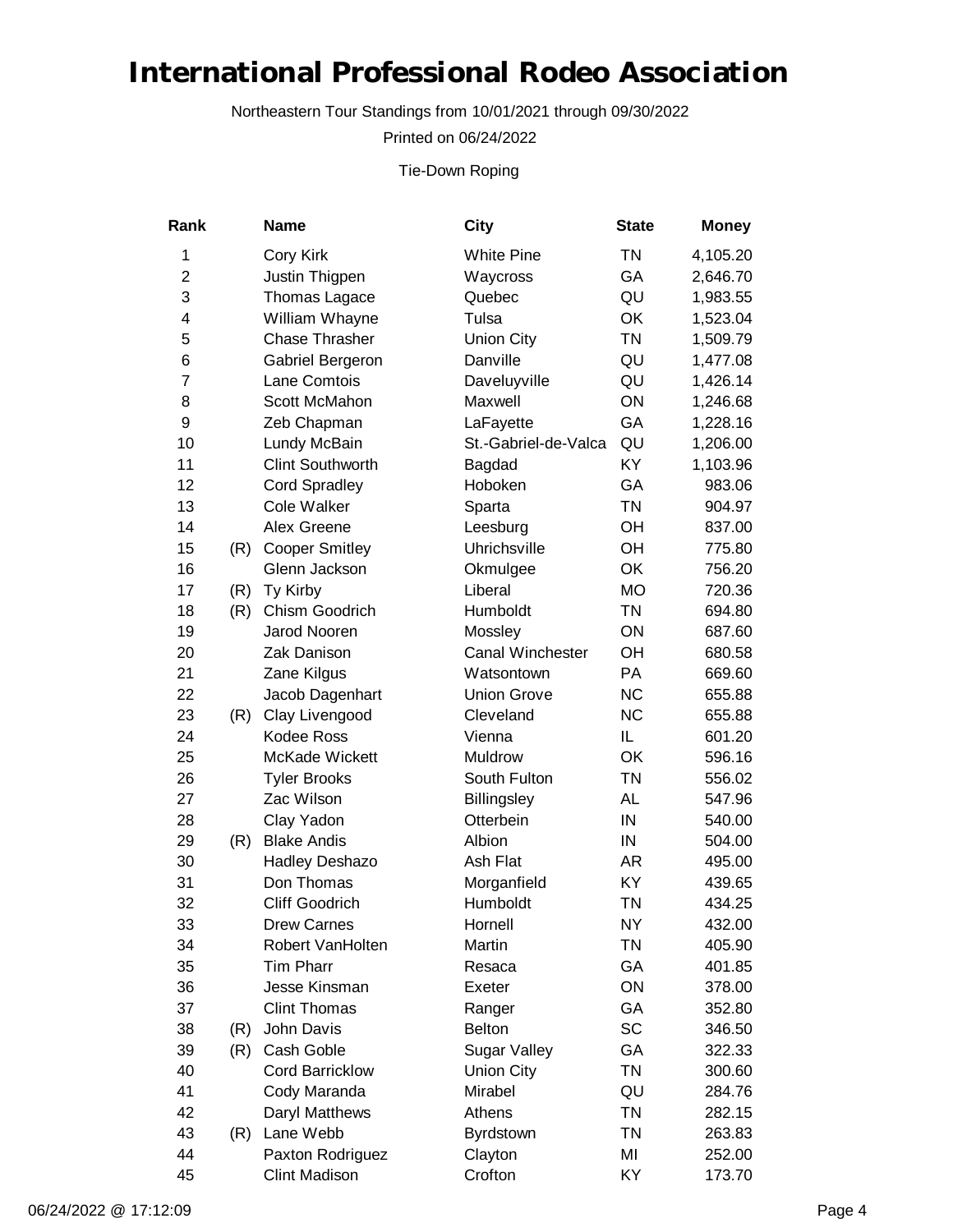Northeastern Tour Standings from 10/01/2021 through 09/30/2022

Printed on 06/24/2022

#### Tie-Down Roping

| Rank |     | <b>Name</b>           | City              | <b>State</b> | <b>Money</b> |
|------|-----|-----------------------|-------------------|--------------|--------------|
| 46   |     | Cody Mousseau         | Aylmer            | ON           | 171.90       |
| 47   |     | <b>Andrew Turpin</b>  | Hiawassee         | GA           | 171.00       |
| 48   | (R) | Joshua Rorig          | <b>Brownstown</b> | ΙN           | 126.00       |
| 49   |     | <b>Chance Danison</b> | Sevierville       | ΤN           | 104.40       |
| 50   | R)  | <b>Tyler Balser</b>   | Huntsville        | ΟH           | 60.75        |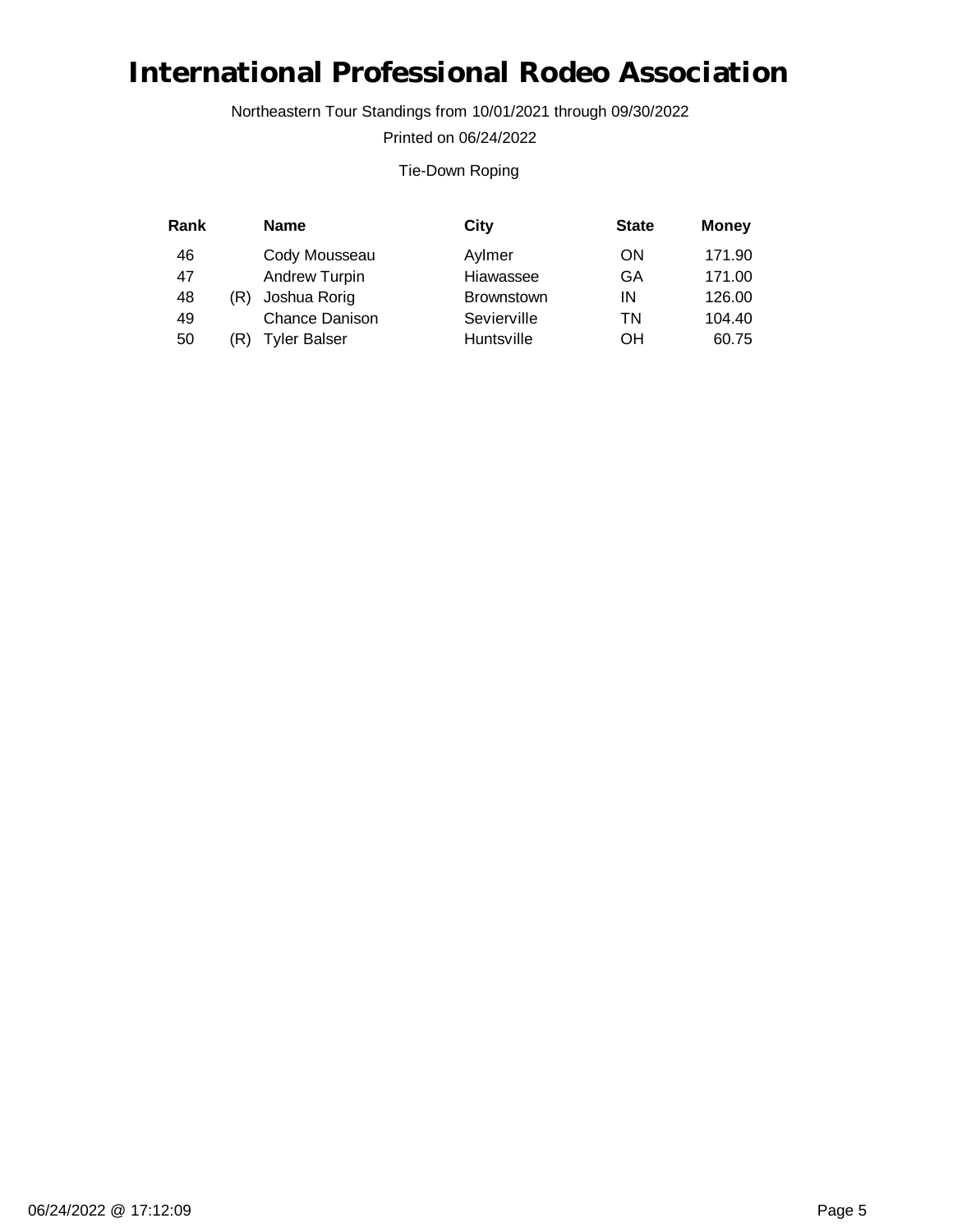Northeastern Tour Standings from 10/01/2021 through 09/30/2022

Printed on 06/24/2022

Steer Wrestling

| Rank         |     | <b>Name</b>              | City                 | <b>State</b> | <b>Money</b> |
|--------------|-----|--------------------------|----------------------|--------------|--------------|
| $\mathbf{1}$ |     | Dale Briere              | St. Basile           | QU           | 2,590.83     |
| 2            |     | <b>Brandon Ragsdale</b>  | Underwood            | IN           | 2,279.13     |
| 3            | (R) | <b>Kirkland Reaney</b>   | Metcalfe             | ON           | 2,259.72     |
| 4            |     | Kim Langlois             | Ste-Clotide-deHorton | QU           | 1,980.00     |
| 5            |     | <b>Matt Fisher</b>       | Edwards              | ON           | 1,779.30     |
| 6            |     | <b>Bump Postlethwait</b> | Adrian               | MI           | 1,744.13     |
| 7            |     | Cody Mousseau            | Aylmer               | ON           | 1,726.18     |
| 8            | (R) | <b>Cooper Smitley</b>    | Uhrichsville         | OH           | 1,707.30     |
| 9            | (R) | Eli Troyer               | Scottsville          | KY           | 1,528.20     |
| 10           |     | <b>Gunar Ramsey</b>      | Falkville            | <b>AL</b>    | 1,296.00     |
| 11           |     | Matt Dewetering          | Ailsa Craig          | ON           | 1,232.10     |
| 12           |     | <b>Cody Miller</b>       | Milton               | FL           | 944.68       |
| 13           |     | Kyle Hamrick             | Mt Vernon            | IN           | 915.25       |
| 14           |     | Cord Webb                | Marietta             | <b>SC</b>    | 867.60       |
| 15           |     | Zane Kilgus              | Watsontown           | PA           | 765.00       |
| 16           |     | Justin Thigpen           | Waycross             | GA           | 729.98       |
| 17           |     | Rob Lawlyes              | Perrysville          | IN           | 722.25       |
| 18           |     | Cody Gardner             | Paoli                | IN           | 717.30       |
| 19           |     | Seth McDaniel            | Yuma                 | <b>TN</b>    | 697.55       |
| 20           | (R) | Evan Miller              | Gibsonburg           | OH           | 594.54       |
| 21           |     | <b>Cord Barricklow</b>   | <b>Union City</b>    | <b>TN</b>    | 459.00       |
| 22           |     | Vincent Grondin          | Tring-Jonction       | QU           | 418.50       |
| 23           |     | <b>Charles Griffin</b>   | <b>Swartz Creek</b>  | MI           | 396.36       |
| 24           |     | Chase Adamson            | Alpha                | IL           | 386.46       |
| 25           |     | <b>Matthew Mousseau</b>  | Hillsburgh           | ON           | 318.60       |
| 26           |     | JC Duncan                | Murray               | KY           | 218.70       |
| 27           |     | Clay Fackler             | Bloomingburg         | OH           | 189.00       |
| 28           |     | Paxton Rodriguez         | Clayton              | MI           | 162.00       |
| 29           |     | <b>Caleb Little</b>      | Dexter               | KY           | 128.82       |
| 30           |     | <b>Justin Musselman</b>  | Petersburg           | MI           | 123.75       |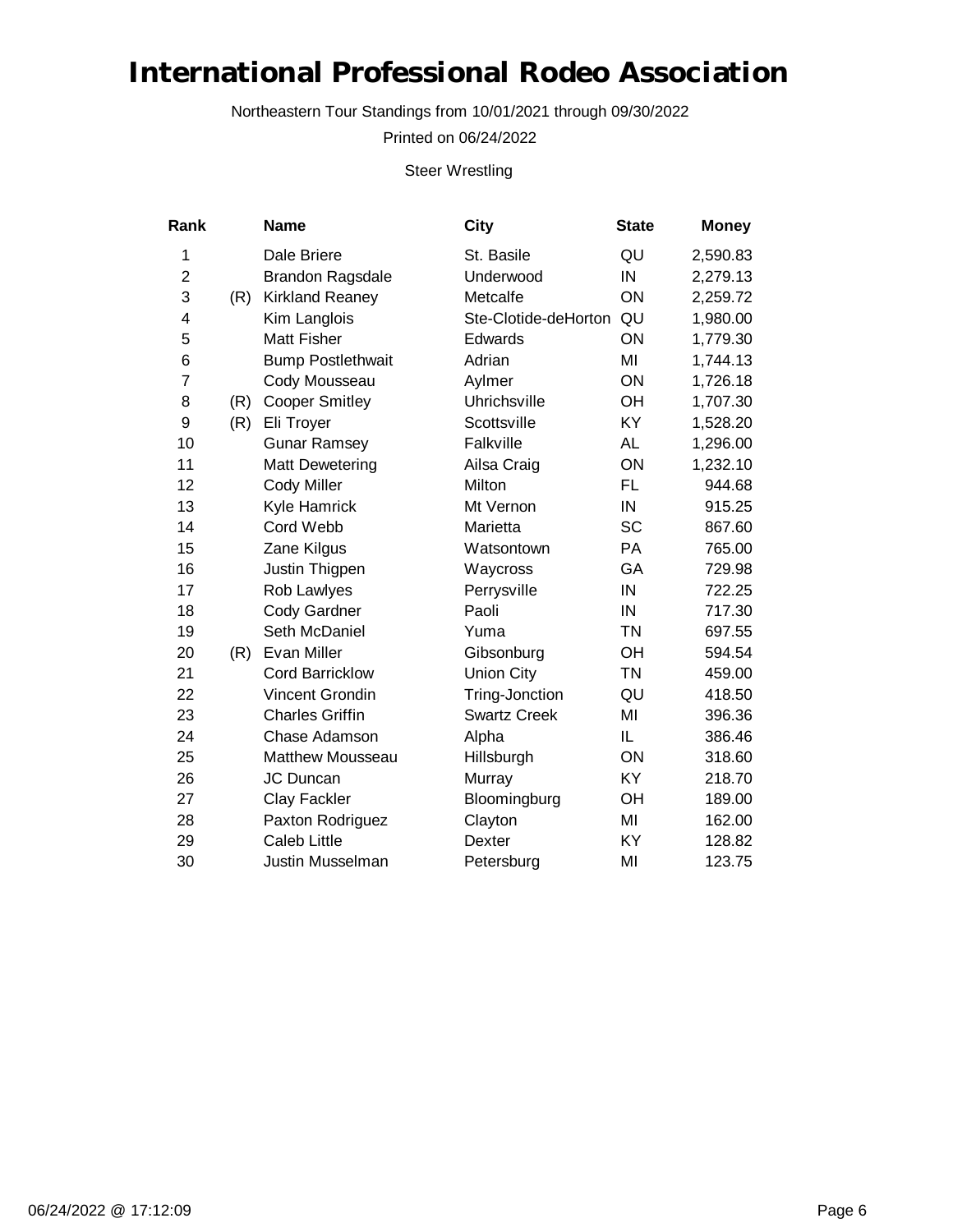Northeastern Tour Standings from 10/01/2021 through 09/30/2022

Printed on 06/24/2022

Cowgirl Barrel Racing

| Rank           |     | <b>Name</b>               | City                  | <b>State</b> | <b>Money</b> |
|----------------|-----|---------------------------|-----------------------|--------------|--------------|
| 1              | (R) | Tania Corbeil             | Sainte-Sophie         | QU           | 3,620.70     |
| $\overline{c}$ |     | Julie Plourde             | Chicoutimi            | QU           | 2,597.67     |
| 3              |     | Jessica Hopkins           | Gosport               | IN           | 2,586.69     |
| 4              |     | Janet Kerr                | Rogers                | OH           | 2,542.77     |
| 5              | (R) | Anna Poorbaugh            | <b>Mount Pleasant</b> | PA           | 2,258.55     |
| 6              |     | Ayla Manley               | Mount Vernon          | IN           | 2,016.09     |
| $\overline{7}$ | (R) | <b>Brandy Kuripla</b>     | Laingsburg            | MI           | 1,999.79     |
| 8              | (R) | <b>Susie Parisee</b>      | Ste-Sophie            | QU           | 1,730.34     |
| 9              | (R) | Caitlin Johnston          | <b>Brantford</b>      | ON           | 1,698.48     |
| 10             |     | Ashley Ketron             | Columbus              | IN           | 1,666.80     |
| 11             |     | <b>Haley Patterson</b>    | <b>New Carlisle</b>   | OH           | 1,554.48     |
| 12             |     | Lysa Renee Poulin         | Beauceville           | QU           | 1,509.39     |
| 13             |     | Sabrina Plante            | St-Ephrem-de-Beauc    | QU           | 1,347.75     |
| 14             |     | <b>Madison McFall</b>     | Columbia              | <b>TN</b>    | 1,332.76     |
| 15             |     | Mikayla Joh Almond        | Olin                  | <b>NC</b>    | 1,264.77     |
| 16             |     | Yasmeen Iravani           | Dashwood              | ON           | 1,247.58     |
| 17             | (R) | Josie Luttrell            | Morganfield           | <b>KY</b>    | 1,230.52     |
| 18             |     | Margaret Rusmisel         | <b>West Alexander</b> | PA           | 1,201.50     |
| 19             |     | Sindy Laliberte           | <b>Thetford Mines</b> | QU           | 1,088.64     |
| 20             |     | Kindyl Scruggs            | Southaven             | MS           | 1,086.48     |
| 21             | (R) | <b>Emily Golden</b>       | South Boardman        | MI           | 1,086.02     |
| 22             |     | Manon Daudelin            | Mirabel               | QU           | 1,080.00     |
| 23             |     | <b>Cindy Paquet</b>       | St-Ephrem             | QU           | 1,027.89     |
| 24             | (R) | Savannah Moran            | <b>Ripley</b>         | OH           | 964.80       |
| 25             |     | Randi McCoy               | Hillsboro             | OH           | 948.15       |
| 26             |     | Julie Goodrich            | Humboldt              | <b>TN</b>    | 853.83       |
| 27             |     | <b>Madison Dewetering</b> | Ailsa Craig           | ON           | 820.80       |
| 28             |     | <b>BB Hastings</b>        | Boaz                  | AL           | 716.22       |
| 29             |     | Lauren Smith              | Charlotte             | <b>NC</b>    | 660.60       |
| 30             |     | Nicole Helm               | La Vergne             | <b>TN</b>    | 658.35       |
| 31             |     | Alex Dollar               | Florence              | AL           | 633.78       |
| 32             |     | Sandrine Brunet           | Mirabel               | QU           | 625.68       |
| 33             | (R) | Anita Honigman            | Seville               | OН           | 600.48       |
| 34             |     | <b>Wendy Chesnut</b>      | Poultney              | VT           | 587.25       |
| 35             | (R) | Karla Arthur              | Charleston            | WV           | 581.40       |
| 36             |     | Laura Lee Thomas          | <b>Union City</b>     | PA           | 581.04       |
| 37             |     | Lucy Ferch                | Hamlet                | IN           | 542.70       |
| 38             |     | Angela Hudson             | Eutaw                 | AL           | 472.50       |
| 39             | (R) | <b>Mollie Stroup</b>      | Cape Girardeau        | МO           | 407.43       |
| 40             |     | <b>Bri Shafer</b>         | Hillsboro             | OН           | 378.90       |
| 41             |     | Nicole Thomas             | <b>Buncombe</b>       | IL.          | 366.03       |
| 42             |     | Jaycee Lynn Leinaweaver   | Orrtanna              | PA           | 358.65       |
| 43             |     | <b>Conley Winslow</b>     | <b>Belvidere</b>      | <b>NC</b>    | 324.00       |
| 44             |     | Kara Kreder               | <b>Bluff Dale</b>     | TX           | 316.80       |
| 45             | (R) | Mackenzie Murdoch         | Kippen                | ON           | 307.80       |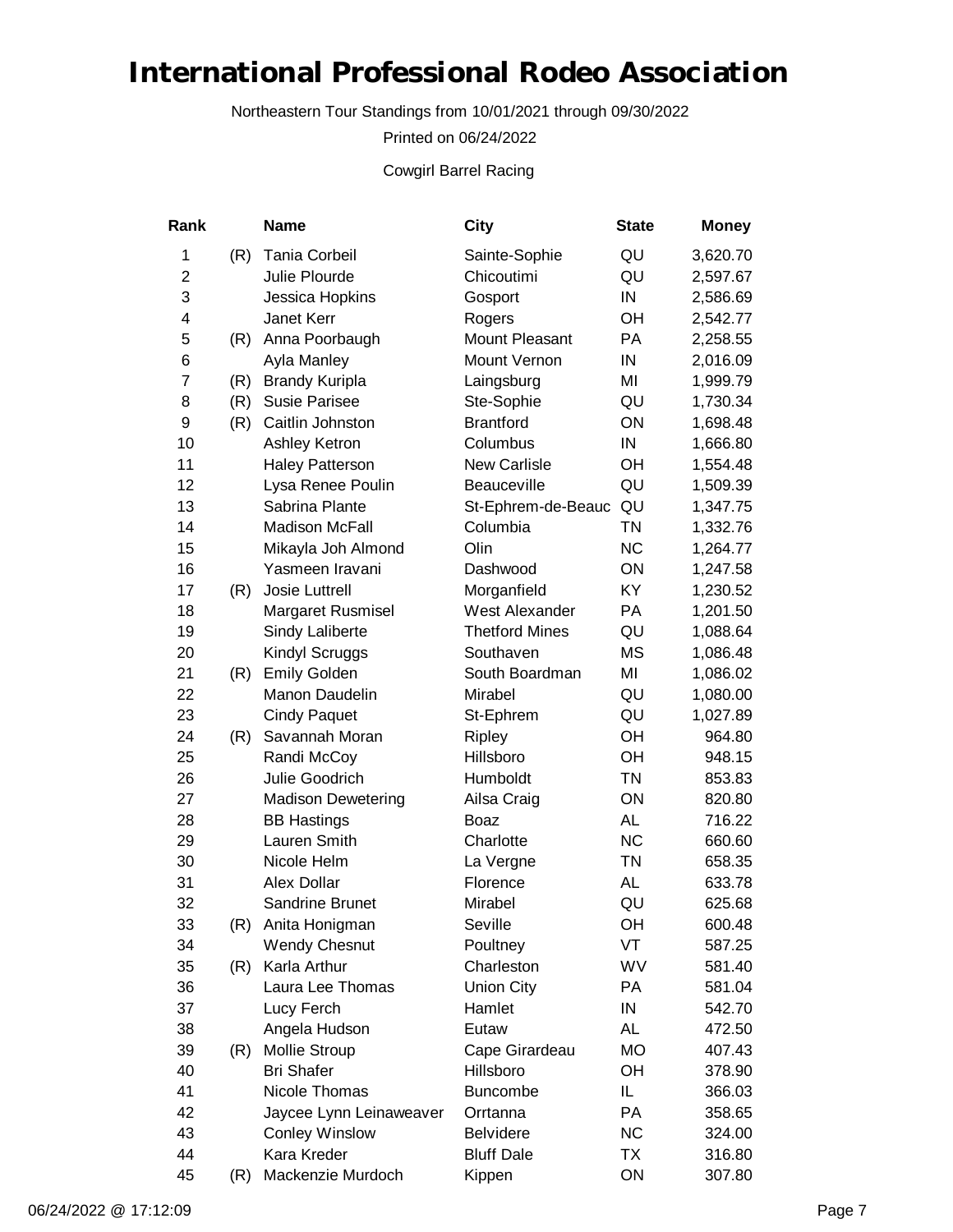Northeastern Tour Standings from 10/01/2021 through 09/30/2022

Printed on 06/24/2022

#### Cowgirl Barrel Racing

| Rank |     | <b>Name</b>              | City       | <b>State</b> | <b>Money</b> |
|------|-----|--------------------------|------------|--------------|--------------|
| 46   |     | Amber Mostoller- Wrye    | Murray     | KY           | 235.30       |
| 47   | (R) | Heidi Small              | Louisville | <b>OH</b>    | 225.18       |
| 48   |     | Lisa Barone              | Orrtanna   | <b>PA</b>    | 217.89       |
| 49   |     | Jessica Gauthier         | Mirabel    | QU           | 215.10       |
| 50   |     | Karlee Benincasa         | Gansevoort | <b>NY</b>    | 198.00       |
| 51   |     | Liz Michael              | Paris      | OH           | 173.25       |
| 52   |     | Georgia Caroline Kay     | Piedmont   | <b>SC</b>    | 169.20       |
| 53   | (R) | Kim Kulenguski           | Madison    | VA           | 162.00       |
| 54   |     | Josie Thompson           | Decatur    | TN           | 157.50       |
| 55   |     | <b>Fanny Dessureault</b> | St. Tite   | QU           | 153.00       |
| 56   | (R) | Cheyenne Honigman        | Seville    | OH           | 112.50       |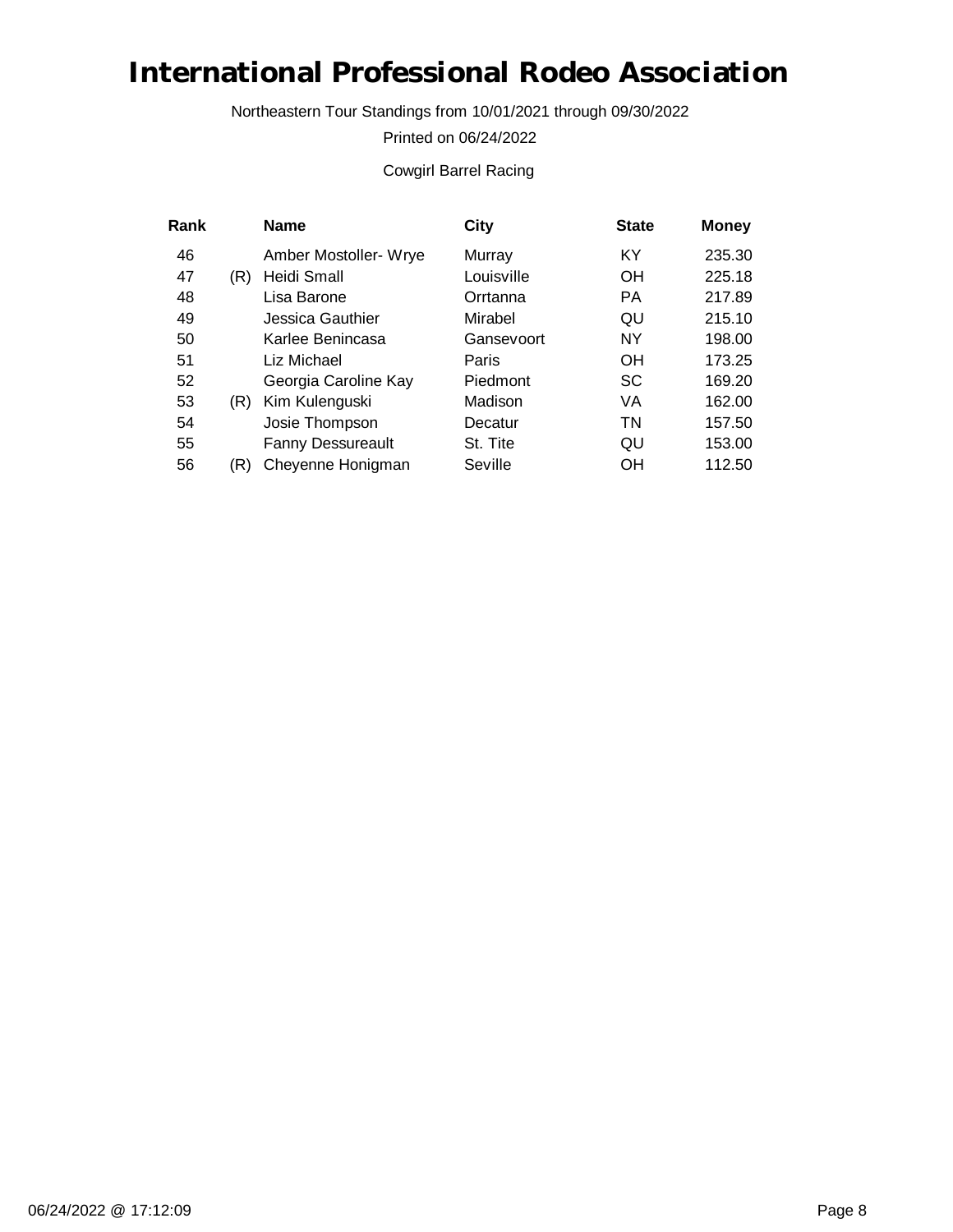Northeastern Tour Standings from 10/01/2021 through 09/30/2022

Printed on 06/24/2022

Header Team Roping

| Rank           |     | <b>Name</b>              | City                 | <b>State</b> | <b>Money</b> |
|----------------|-----|--------------------------|----------------------|--------------|--------------|
| 1              |     | <b>Will Clark</b>        | Erin                 | <b>TN</b>    | 2,487.38     |
| $\overline{c}$ |     | Scott McMahon            | Maxwell              | ON           | 1,625.40     |
| 3              | (R) | <b>Brady Schmidt</b>     | <b>Cottage Grove</b> | <b>TN</b>    | 1,578.64     |
| 4              |     | Zeb Chapman              | LaFayette            | GA           | 1,412.64     |
| 5              |     | Quinton Parchman         | Cumberland           | <b>TN</b>    | 1,374.03     |
| $\,6$          |     | <b>Clark Adcock</b>      | Smithville           | <b>TN</b>    | 1,351.62     |
| $\overline{7}$ |     | Stephen Stiteler         | Decatur              | <b>TX</b>    | 1,299.26     |
| 8              |     | Justin Thigpen           | Waycross             | GA           | 1,293.48     |
| 9              |     | <b>Scott Mullen</b>      | Crofton              | KY           | 1,007.10     |
| 10             |     | Rob Wright               | Alexander            | <b>NY</b>    | 972.00       |
| 11             |     | Heath King               | Leicester            | <b>NC</b>    | 953.10       |
| 12             |     | <b>Jake Wells</b>        | Rainsville           | <b>AL</b>    | 871.74       |
| 13             |     | <b>Bump Postlethwait</b> | Adrian               | MI           | 846.90       |
| 14             |     | Daniel Briand            | <b>St-Cuthbert</b>   | QU           | 836.10       |
| 15             |     | Cody Mousseau            | Aylmer               | ON           | 772.20       |
| 16             |     | J.D. Young               | Cowpens              | <b>SC</b>    | 719.91       |
| 17             |     | Devin James              | Sikeston             | <b>MO</b>    | 657.72       |
| 18             |     | Luke Miller              | Pauls Valley         | OK           | 649.80       |
| 19             |     | <b>Ty Miller</b>         | morriston            | FL.          | 584.82       |
| 20             |     | Jacob Dagenhart          | <b>Union Grove</b>   | <b>NC</b>    | 425.88       |
| 21             |     | Keith Hanna              | Henryville           | IN           | 420.84       |
| 22             | (R) | Jacob Rounds             | Broadalbin           | <b>NY</b>    | 418.95       |
| 23             | (R) | John Laster              | Elkton               | KY           | 382.50       |
| 24             | (R) | Ciro Lopez               | Dyer                 | IN           | 375.03       |
| 25             |     | Dakota Sunday            | Huntington           | IN           | 357.39       |
| 26             |     | Zane Kilgus              | Watsontown           | PA           | 345.60       |
| 27             | (R) | <b>Tyler Balser</b>      | Huntsville           | OH           | 315.90       |
| 28             | (R) | Caleb Bope               | North Judson         | IN           | 311.28       |
| 29             |     | <b>Trace Hughston</b>    | <b>McBain</b>        | MI           | 210.60       |
| 30             |     | Chase Adamson            | Alpha                | IL           | 194.94       |
| 31             |     | Kyle Letzelter           | Canyon               | <b>TX</b>    | 194.94       |
| 32             |     | <b>Tyler Jackson</b>     | Salem                | <b>AR</b>    | 150.30       |
| 33             |     | Gabriel Bergeron         | Danville             | QU           | 119.70       |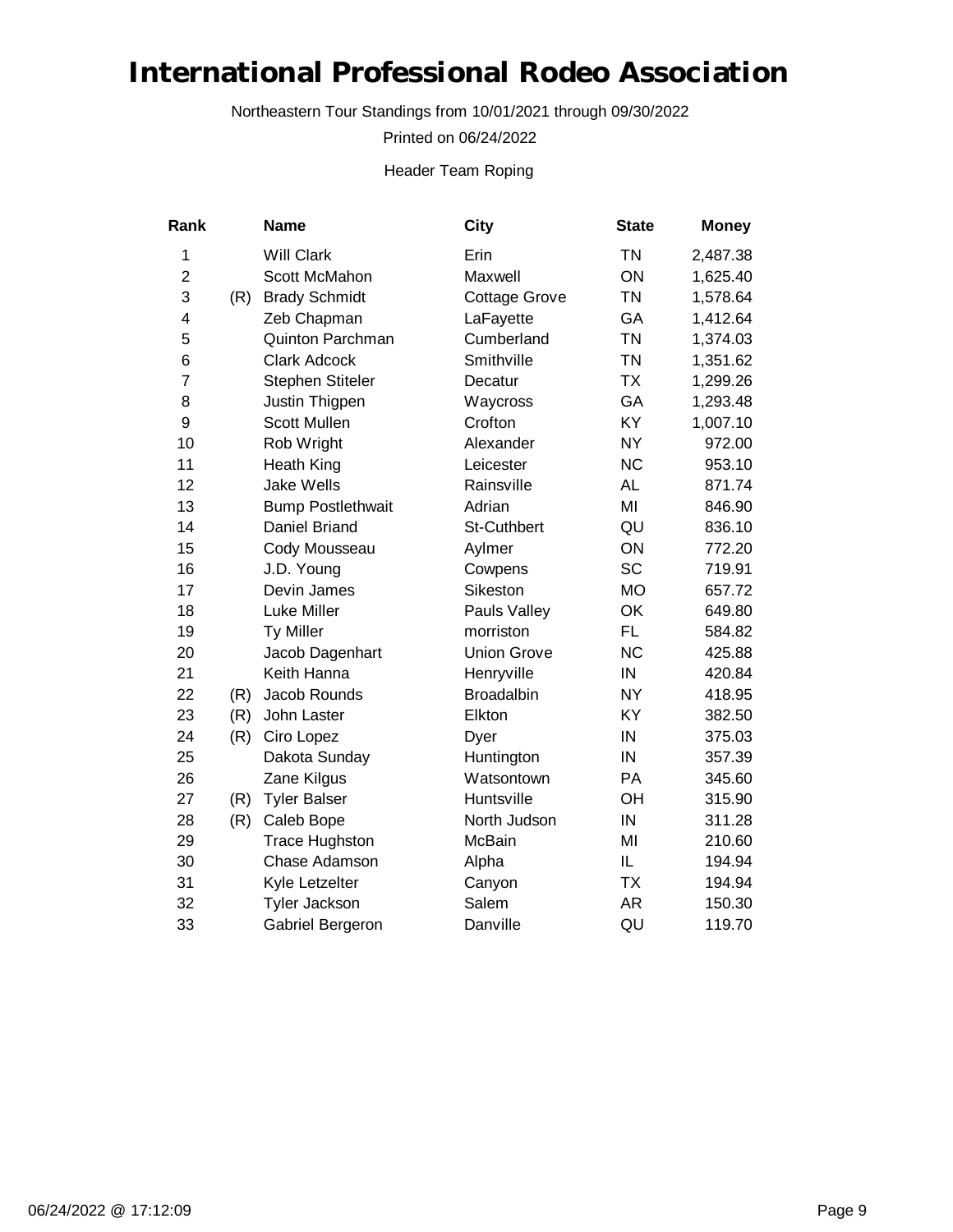Northeastern Tour Standings from 10/01/2021 through 09/30/2022

Printed on 06/24/2022

Heeler Team Roping

| Rank           |     | <b>Name</b>            | City                      | <b>State</b> | <b>Money</b> |
|----------------|-----|------------------------|---------------------------|--------------|--------------|
| $\mathbf{1}$   |     | Josh Clayton           | <b>Buchanan</b>           | <b>TN</b>    | 1,852.70     |
| $\overline{2}$ |     | Jesse Kinsman          | Exeter                    | ON           | 1,841.40     |
| 3              |     | Cole Walker            | Sparta                    | <b>TN</b>    | 1,462.05     |
| 4              |     | <b>Hadley Deshazo</b>  | Ash Flat                  | AR           | 1,208.43     |
| 5              |     | Derrick Crawford       | Old Hickory               | <b>TN</b>    | 1,156.99     |
| 6              |     | Nick DeLeon            | Cygnet                    | OН           | 1,107.00     |
| 7              |     | <b>Jarod Nooren</b>    | Mossley                   | ON           | 1,006.20     |
| 8              |     | <b>Bryer Hamilton</b>  | Cleveland                 | <b>TN</b>    | 871.74       |
| 9              |     | <b>Tanner Saunders</b> | Hudson                    | <b>NC</b>    | 768.15       |
| 10             |     | <b>Dillon Thweatt</b>  | Hazel                     | KY           | 765.00       |
| 11             |     | <b>Tom Miller</b>      | Pauls Valley              | OK           | 747.27       |
| 12             | (R) | <b>Blake Walker</b>    | <b>Forest City</b>        | <b>NC</b>    | 717.48       |
| 13             | (R) | <b>Tucker Kail</b>     | Puryear                   | <b>TN</b>    | 657.72       |
| 14             | (R) | <b>Cooper Smitley</b>  | Uhrichsville              | OH           | 638.55       |
| 15             |     | Casey Cox              | <b>Lincoln University</b> | PA           | 552.33       |
| 16             |     | <b>Drew Carnes</b>     | Hornell                   | <b>NY</b>    | 540.90       |
| 17             |     | John Alley             | Springfield               | <b>TN</b>    | 487.35       |
| 18             |     | <b>Dalton Totty</b>    | Lewisburg                 | <b>TN</b>    | 468.00       |
| 19             |     | Cody Maranda           | Mirabel                   | QU           | 456.30       |
| 20             |     | <b>Corey Barnett</b>   | Scottsburg                | IN           | 420.84       |
| 21             |     | Paxton Rodriguez       | Clayton                   | MI           | 405.00       |
| 22             | (R) | Caleb Bope             | North Judson              | IN           | 375.03       |
| 23             |     | <b>Jeff Balser</b>     | <b>Belle Center</b>       | OH           | 315.90       |
| 24             | (R) | Ciro Lopez             | Dyer                      | IN           | 311.28       |
| 25             |     | Adam Schlechty         | Ansonia                   | OH           | 259.92       |
| 26             |     | <b>Chase Thrasher</b>  | <b>Union City</b>         | <b>TN</b>    | 242.10       |
| 27             |     | <b>B.J. Prince</b>     | Pontypool                 | ON           | 225.00       |
| 28             |     | <b>Ben Davis</b>       | Dewey                     | IL           | 194.94       |
| 29             | (R) | Josh Hamby             | Viola                     | AR           | 150.30       |
| 30             |     | <b>Greg Drew</b>       | Ashland                   | OH           | 146.70       |